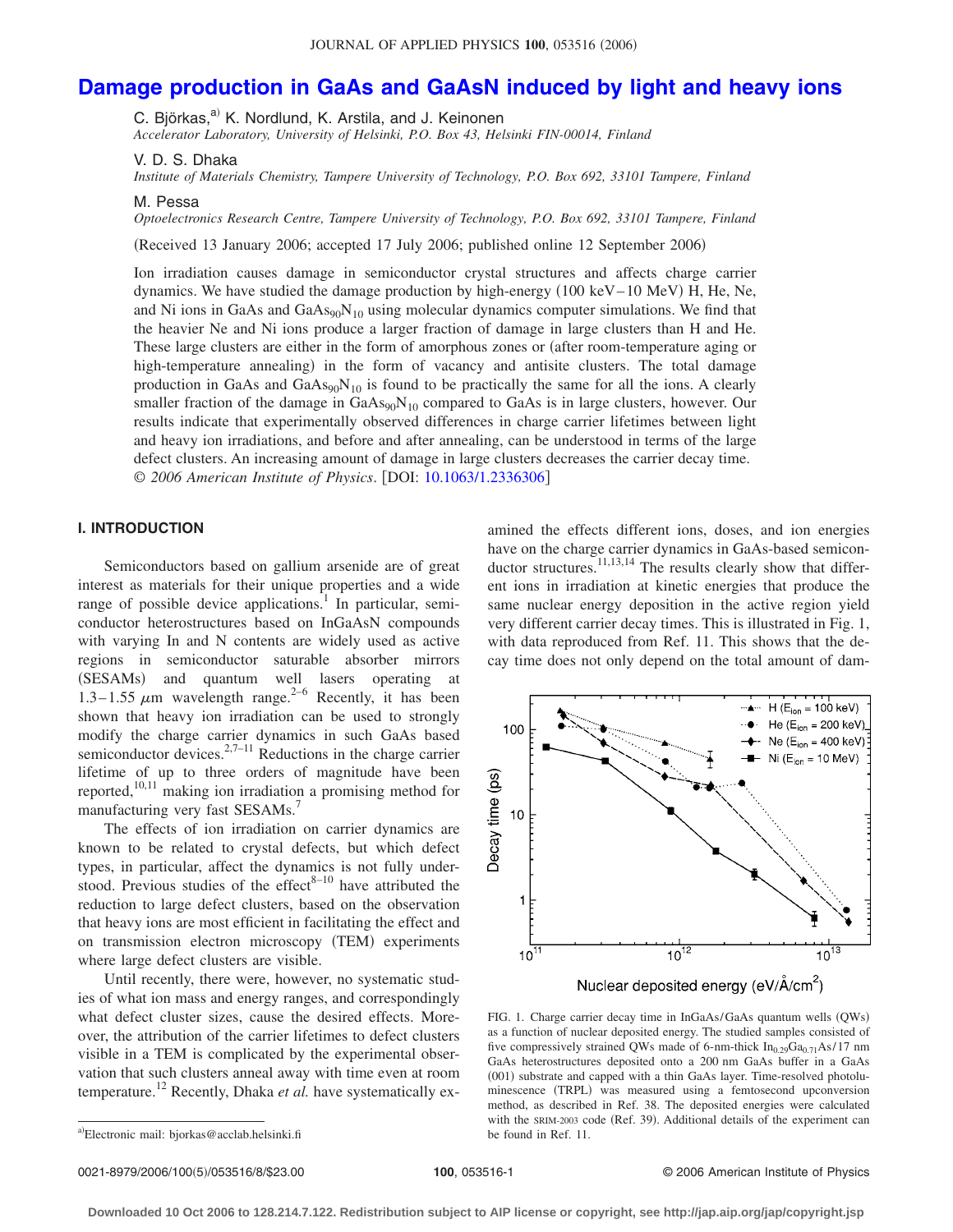age, but also on its type, and is thus well in line with the previous interpretation that defect clusters are responsible for the damage.

To obtain additional atom-level understanding of what kind of defect clusters are related to the charge carrier lifetimes, in the current paper we use atomistic computer simulations of the ion irradiation process to predict the defect cluster sizes obtained for the same irradiation conditions as those presented in Ref. 11. Using a combination of molecular dynamics range calculations<sup>15</sup> and calculations of damage induced by recoils<sup>16</sup> we can predict the damage production induced by keV and MeV ion implantations.17,18 Comparison of these results with the experimental ones on carrier lifetime reduction during irradiation, room-temperature aging, and high-temperature annealing enable us to show that the behavior of large (initially more than 70 disordered atoms) clusters can indeed explain the experimental results.

### **II. METHOD**

We chose to study both GaAs and GaAs<sub>1−*y*</sub>N<sub>*y*</sub> (with low N contents *y*) since these materials are of great current interest for optoelectronic applications.<sup>2,7</sup> It is interesting to consider the presence of N on the damage production because of the large mass difference of N and As and the huge difference in damage production between stoichiometric GaAs and GaN.<sup>19–21</sup> In contrast, we do not consider InGaAs since the relative mass difference between In and Ga/As is clearly less than that of N, making it unlikely that In affects the nature of damage qualitatively. In a previous work we did consider cascades in both InAs and GaAs, but did not observe any major differences between the overall cascade structure in the two materials. $^{22}$ 

Because of the long (order of microns) penetration depths of the ions, it is impossible to simulate the damage production of the 0.1–10 MeV ions in a single molecular dynamics (MD) simulation. Hence we first use MD range calculations<sup>15</sup> to obtain the recoil spectra of the high-energy ions (with initial kinetic energy  $E_{\text{ion}}$ ) in the depth region of interest, and then MD simulations of the full development of collision cascades to obtain the damage production by individual recoils (with initial kinetic energy  $E_{\text{rec}}$ ). By integrating the two, we obtain the damage production of the ions in the active semiconductor layers.

#### **A. MDRANGE calculations**

Ion irradiation simulations on GaAs and  $GaAs_{90}N_{10}$ (hereafter referred to as GaAsN) were performed using the MDRANGE code. $^{23}$  This code makes use of an approximation in which the interaction between a recoil atom and lattice atoms is taken into account but interactions between lattice atoms are neglected, due to the fact that in the keV energy regime interactions between the recoil atom and its nearest neighbors are much stronger than interactions between other lattice atoms.

The universal Ziegler-Biersack-Littmark (ZBL) repulsive potential was used, and the ZBL96 electronic stopping power<sup>24,25</sup> were included in the MDRANGE calculations. 100 keV H ions, 200 keV He ions, 400 keV Ne ions, and

10 MeV Ni ions were allowed to irradiate bulk GaAs and GaAsN at incident directions  $0^{\circ}$  and  $7^{\circ}$  off the [100] crystal direction normal to the sample surface, thereby allowing calculations of ion channeling in a random rotation angle around the  $\lceil 100 \rceil$  axis. 10 000 recoil events were computed for each ion. The deposited energy and damage production was calculated between the depths of 80 and 200 nm from the sample surface, corresponding to typical depths of the active region.2,7,11

The deposited nuclear energy was calculated to estimate the damage production. Statistics on the number of primary recoils of energy  $E_{\text{rec}}$  produced in the active region per incoming ion of energy  $E_{\text{ion}}$ , i.e., the integrated primary recoil spectra  $n_t(E_{\text{rec}})dE_{\text{rec}}$  (*t* represents the atom type, Ga, As, or N), were used to estimate primary damage. The spectra were used to calculate the total damage  $N_{\text{tot}}$  produced in the implantation according to

$$
N_{\text{tot}}^D = \sum_{t=1}^{N_t} \int_0^\infty N_t^D(E_{\text{rec}}) n_t(E_{\text{rec}}) dE_{\text{rec}}.
$$
 (1)

Here,  $N_t$  is the number of types of atoms (Ga, As, and N),  $N_t^D$ describes the number of defects produced for a given selfrecoil process, and *D* denotes some specific type of damage. The  $N_t^D$  data are presented in Sec. III B. Earlier studies<sup>18</sup> showed that the damage produced by As self-recoil was essentially the same as that produced by Ga self-recoil, i.e.,  $N_{\text{As}}^D = N_{\text{Ga}}^D$ . The function  $N_t^D$  was fitted to the simulation data for total damage and for damage in small and large clusters. The fitted curves were of a combined logarithmic and linear form,  $N_t^D = a \log(bx) + cx + d$ , while a linear approximation was sufficiently accurate for large clusters. The recoils were assumed to be produced far from each other so that the resulting cascades are nonoverlapping.

### **B. Interatomic potentials**

In the self-recoil calculations, the interactions between lattice atoms could not be ignored for obvious reasons. The interatomic potentials used for Ga–Ga, As–Ga, and As–As in GaAs and Ga–N in GaAsN are based on the Tersoff formalism and modified and developed by Albe *et al.*<sup>26</sup> The parameters used for the As–As potential were the same as those used for the As–N potential. This approximation should be a reasonable choice because As–N bonds may only exist in small clusters and amorphous pockets and because we did not aim at studying them in detail.

## **C. MD simulations**

To obtain  $N_t^D$ , collision cascade simulations in bulk GaAs and GaAsN were made with the MD code PARCAS.<sup>27</sup> For GaAs with recoil atoms of energies up to 400 eV the simulation cell consisted of 11 unit cells; for the 1–10 keV energy range the simulation cell consisted of 15–33 unit cells. For GaAsN the simulations at recoil energies of 2 keV needed a slightly larger cell than what was used for GaAs because of the longer range of the light nitrogen atoms: 22 unit cells for 2 keV and 38 for 5 keV. Periodic boundary conditions<sup>28</sup> were used at the simulation cell borders in all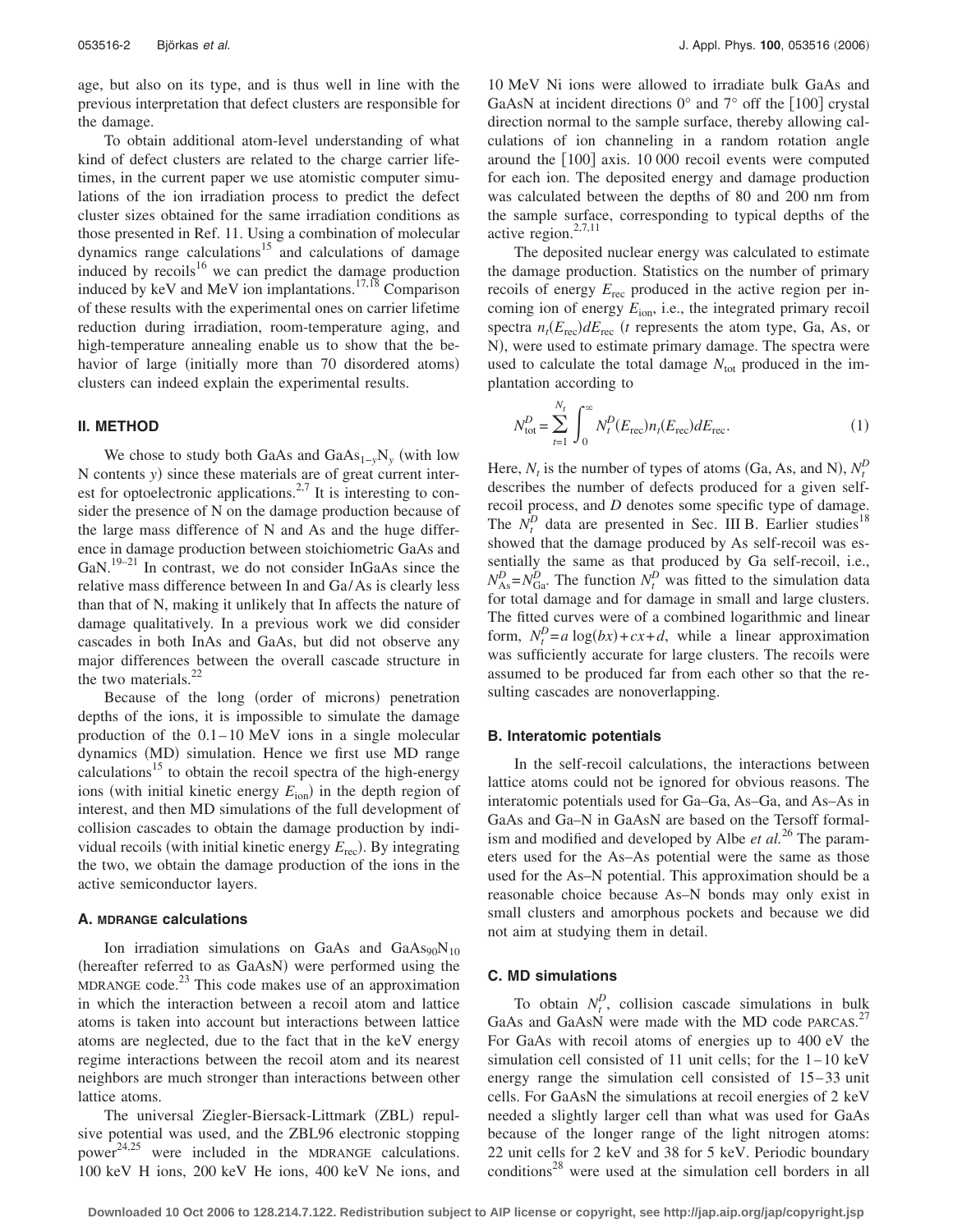three dimensions. The simulation cells were initially thermally equilibrated at 300 K for 10 ps. Berendsen pressure  $control<sup>29</sup>$  was used to keep the cell at zero pressure during this initial simulation.

The thermally equilibrated simulation cell was then used for the recoil calculations. For GaAs a recoil energy was given to an As atom near the center of the cell. For GaAsN, a recoil energy was given to both As and N (collision cascades with gallium acting as a recoil atom would result in the same damage as arsenic would do). In these simulations, Berendsen temperature control<sup>29</sup> with a time constant of 100 fs was used to scale the temperature at the cell boundary, the thickness of which was taken to be one lattice constant. No pressure control was used during the cascade simulations.

The movement of the atoms was monitored in such a way that if the energy of any atom in the border region exceeded 10 eV, the simulation was stopped and then restarted with an initial recoil position placed farther away from the border. After 8 ps the temperature was slowly quenched to 0 K at a rate of 0.01 K/fs to enable defect analysis unaffected by thermal vibrations. The ZBL electronic stopping model<sup>24</sup> was applied to atoms with a kinetic energy above 5 eV. 5 eV is chosen since this energy is somewhat above the cohesive energy of the lattice—at lower energies the concept of electronic stopping is not meaningful as the ion cannot travel in the lattice. Tests showed that the results are not sensitive to the exact value of this energy limit.

### **D. Defect analysis**

Two different types of defect analyses were performed. First, for GaAs and GaAsN, a Wigner-Seitz (WS) cell,<sup>30</sup> centered on each lattice site, was used to find vacancies and interstitial atoms. A lattice site with an empty Wigner-Seitz cell was labeled a vacancy, and a cell with multiple atoms an interstitial we use the conventional crystallographic definition of a Wigner-Seitz cell (Ref. 30)]. Second, for GaAs, the potential energy  $(E_p)$  analysis was performed. In the latter case an atom with  $E_p$  more than 0.2 eV above potential energy equilibrium was regarded as a structural defect.

The defects were divided into clusters of different sizes. For vacancies and interstitial defects we carried out a cluster connectivity analysis, i.e., calculated the distance from all defects to all others. All defects that were within a fixed cutoff radius from each other were interpreted to be part of the same defect cluster. The cut-off radius was chosen to be one lattice constant 0.565 nm for GaAs and 0.552 nm for GaAsN). Visual analysis of the defects produced in individual cases was used to choose the potential energy analysis cluster connectivity cutoff radii such that the WS-defect clusters and potential defect clusters corresponded well to each other in spatial extension. For the  $E_p$  analysis this procedure gave a cutoff radius of 0.392 nm.

Point defects, and small and large clusters were distinguished from each other such that small clusters contained 2–10 WS defects or 10–70  $E_p$  defects. These limits were found to correspond well to each other based on visual



FIG. 2. The average number of primary As recoils for ion implantations in GaAs. Data are shown for an irradiation angle of  $7^\circ$  and for an angle of  $0^\circ$ off the  $[100]$  crystal direction.

analysis. A single Ga atom on an As site, or an As or N atom on a Ga site, was defined as an antisite defect.

# **III. RESULTS**

### **A. Recoil spectra**

The recoil spectra  $n_t(E_{\text{rec}})dE_{\text{rec}}$  are illustrated in Figs. 2 and 3. Figure 2 shows that the number of primary As recoils produced per incoming ion depends on the irradiation direc-



FIG. 3. The average number of primary recoils for ion implantations in GaAs<sub>90</sub>N<sub>10</sub> using an irradiation angle of  $7^{\circ}$  off the [100] crystal direction. Both the number of As and N primary recoils are shown.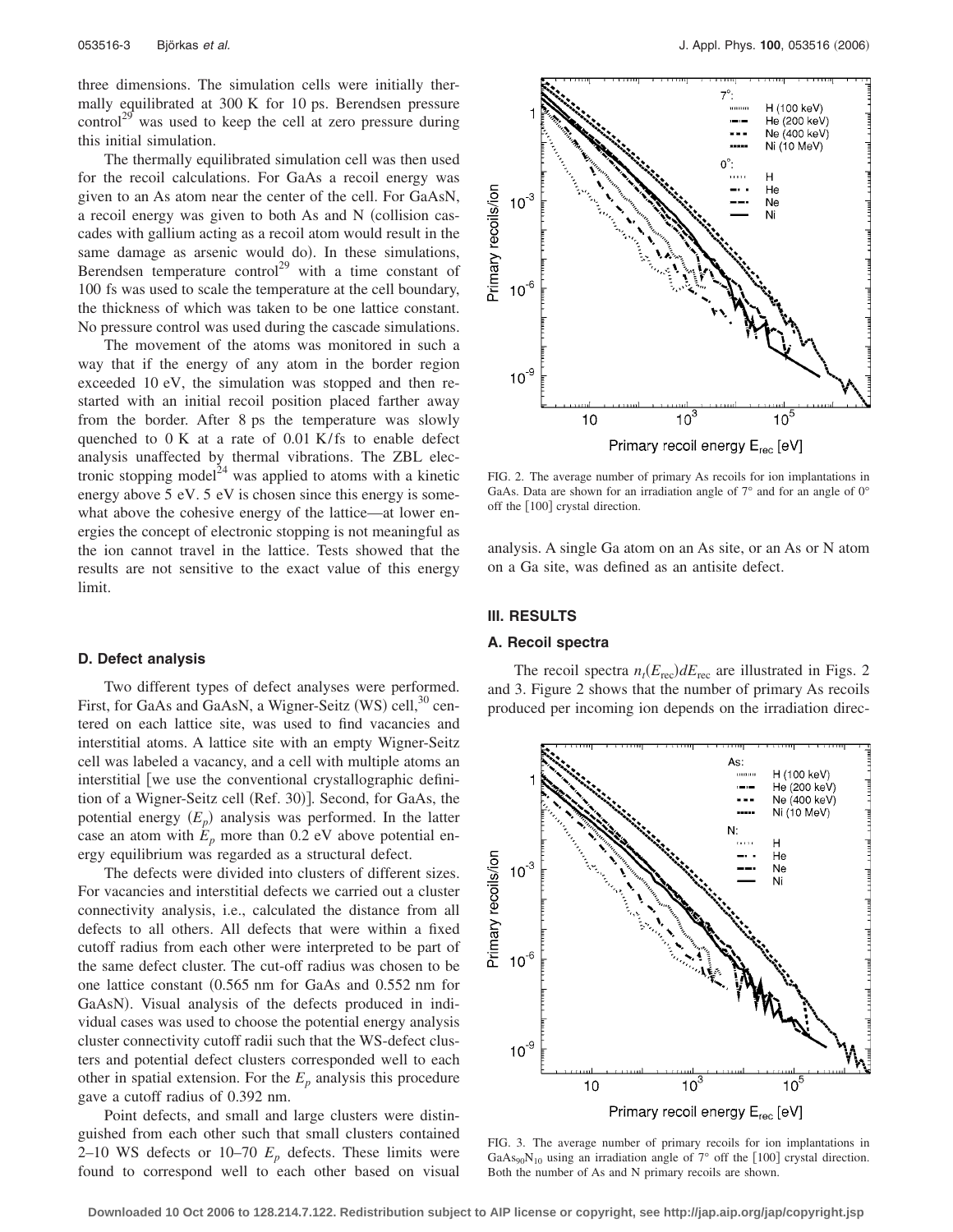

FIG. 4. WS defects produced by As recoils in GaAs. Small clusters are clusters containing two to ten WS defects.

tion. We used a threshold energy of 1 eV for primary recoils in the recoil spectra  $n_t(E)$ , which is well below the smallest possible energy which can cause damage production. Since the fitted damage production curves  $N_t^D$  all had an energy threshold  $E_t$  clearly larger than 1 eV, this lower limit does not affect the final damage production values  $N_{\text{tot}}^D$  obtained using Eq.  $(1)$ .

At  $7^\circ$ , there are more primary recoils than at  $0^\circ$ , due to an ion channeling phenomenon, which is more pronounced for the 0° direction. The same channeling effect is seen for the total damage production in Table IV. Figure 2 shows that up to a certain energy, Ne produces more primary recoils than do energetic Ni ions. The Ni ions can produce, albeit seldom, primary recoils with a recoil energy  $E_{\text{rec}}$  as high as 6 MeV. The maximum deposited energy depends on the atomic mass, as shown in Fig. 2. A comparison between the recoil spectra for N and As in GaAsN (Fig. 3) indicates that the energy of a recoil atom is received by As rather than N.

#### **B. Ion collision cascade results**

The results of the cascade simulations are shown in Figs. 4–6. The fitted lines are asymptotically linear and the error bars show the standard error of the average. The insets show the damage production at low *E*rec.

Low-energy simulations  $(E_{\text{rec}}<400 \text{ eV})$  provided threshold energies for the formation of point defects, small clusters, and large clusters. According to Fig. 4, these energies are about 25, 50, and 650 eV, respectively, for the cascades in GaAs. At 10 keV recoils, almost every large cluster contained 50 or more defects. The largest cluster produced was a cluster of as many as 281 vacancies.

The largest cluster in GaAsN was a cluster of 32 vacancies. This was produced with a 2 keV As recoil. The threshold energies for the generation of defects in As cascades were 30, 40, and 120 eV for point defects, small clusters, and large clusters, respectively (Fig. 5).

The ratio of the number of vacancies to the number of interstitials in the WS defect analysis is shown in Table I.



FIG. 5. WS defects produced by As recoils in  $GaAs_{90}N_{10}$ .

Point defects produced by As recoils in GaAs and GaAsN are more likely to be interstitials than vacancies, while the opposite is true for the N recoils in GaAsN.

Figure 6 shows a division of WS defects into various types of clusters for the case of N recoil cascades. No more than 14 defects exist in the same cluster. The threshold energies are slightly higher than those in the As-recoil simulations, namely, 40, 65, and 450 eV for the point defects, small, and large clusters, respectively. It is worth noting that only a small fraction of defects are in large clusters produced by N recoil cascades.

The defect type contents in small clusters show no dependency on the type of recoil atoms. At  $E_{\text{rec}}$ =400 eV, vacancies are twice more abundant than interstitials in the clusters. This ratio levels off at higher energies and is about 1.4 at  $E_{\text{rec}}$ =10 keV. In large clusters produced by N recoils, no interstitials can be found.

Antisites are produced by As recoils in GaAs, GaAsN, and N recoils in GaAsN at energies above a threshold energy of approximately 35, 20, and 30 eV, respectively. Similar to the case of other WS defects (vacancies and interstitials), the number of antisites exhibit an asymptotically linear behavior,



FIG. 6. WS defects produced by N recoils in  $GaAs_{90}N_{10}$ .

**Downloaded 10 Oct 2006 to 128.214.7.122. Redistribution subject to AIP license or copyright, see http://jap.aip.org/jap/copyright.jsp**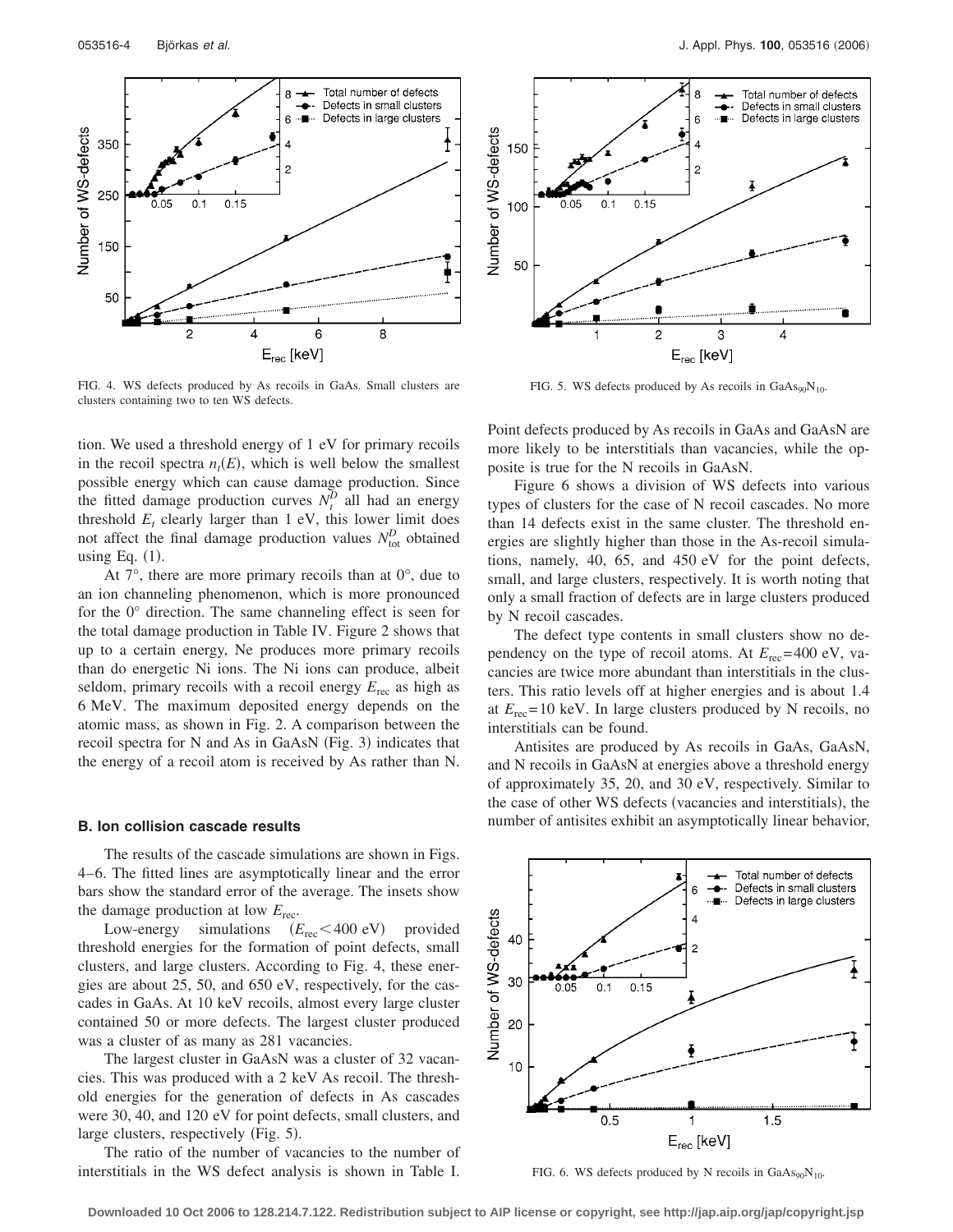| $E_{\text{rec}}$ (keV)  | 0.4             | 1                     | $\overline{2}$  | 5               | 10              |
|-------------------------|-----------------|-----------------------|-----------------|-----------------|-----------------|
| $V/I$ in point defects  |                 |                       |                 |                 |                 |
| GaAs As recoil          | $0.43 \pm 0.05$ | $0.44 \pm 0.05$       | $0.43 \pm 0.02$ | $0.33 \pm 0.06$ | $0.44 \pm 0.03$ |
| GaAsN As recoil         | $0.38 \pm 0.04$ | $0.40 \pm 0.05$       | $0.39 \pm 0.04$ | $0.42 \pm 0.04$ |                 |
| N recoil                | $0.58 \pm 0.05$ | $0.54 \pm 0.08$       | $0.57 \pm 0.08$ |                 |                 |
| $V/I$ in small clusters |                 |                       |                 |                 |                 |
| GaAs As recoil          | $2.6 \pm 0.4$   | $1.7 \pm 0.2$         | $1.7 \pm 0.2$   | $1.55 \pm 0.11$ | $1.44 \pm 0.13$ |
| GaAsN As recoil         | $2.3 \pm 0.3$   | $1.1 \pm 0.2$         | $1.22 \pm 0.13$ | $1.59 \pm 0.15$ |                 |
| N recoil                | $2.3 \pm 0.4$   | $1.4 \pm 0.3$         | $1.7 \pm 0.2$   |                 |                 |
| $V/I$ in large clusters |                 |                       |                 |                 |                 |
| GaAs As recoil          | .               | no <sub>I</sub>       | $9\pm7$         | $3.8 \pm 1.4$   | $2.0 \pm 0.8$   |
| GaAsN As recoil         | .               | no <sub>I</sub>       | $4.1 \pm 0.2$   | $\text{no } I$  |                 |
| N recoil                | .               | $\operatorname{no} I$ | no <sub>I</sub> |                 |                 |

TABLE I. Ratio between vacancies (V) and interstitials (I) in GaAs and GaAs<sub>90</sub>N<sub>10</sub>. Small clusters contain between two and ten defects.

as *E*rec is varied. Figure 7 compares the number of antisites with the number of vacancies and interstitials, showing that the antisites are produced in significant amounts at low recoil energies. Furthermore, it shows that antisites are also produced in GaAsN by N recoils and that the number of these antisites compared to the other two defect types is similar to the ratio in As recoils.

The proportion of Ga in interstitials in GaAs is shown in Table II. About 60% of the defects are Ga interstitials in GaAs, due to the lower formation energy of Ga interstitial compared to an As interstitial in GaAs.<sup>26</sup>

The distribution of interstitials in GaAsN (see Table III) indicates that 30% are As interstitials, 60% are Ga interstitials (the same as for GaAs), and the remaining  $10\%$  are N interstitials (at high  $E_{\text{rec}}$ ).

Figure 8 illustrates clusters of different sizes. (a) shows small clusters of each WS defect, and (b), on the other hand, shows large clusters of each WS defect. A few point defects are seen, as well.

We also studied the question, to what extent the defects remain in GaAsN upon heat treatment. Therefore, we heated the cells damaged by As recoils up to 1000 K and then



FIG. 7. Ratio between antisites  $(A)$  and vacancies  $(V)$  and interstitials  $(I)$ .

quenched the cells to 0 K in 10 ps. The amount of damage was remarkably reduced. In particular, no large pockets survived this procedure, and only a very few point defects remained.

### **C. Total damage production**

Evaluation of the integral in Eq. (1) gives an estimate of the total damage produced in GaAs and GaAsN. The results are given in Table IV and illustrated in Fig. 9.

There is a remarkable difference in damage production between the two irradiation directions ( $0^{\circ}$  and  $7^{\circ}$ ).  $N_{\text{tot}}$  created at  $0^{\circ}$  is only 5%–10% of the damage made by irradiation at 7°. In large clusters, damage depended also on the type of the incoming ion. When GaAs was irradiated (at  $7^{\circ}$ ) with Ni, 17% of damage was in clusters with more than ten defects (large clusters), but when GaAs was irradiated with H ions, less than 3% of damage was in large clusters.

The studies on GaAsN revealed the same overall tendency of defects to be ion specific. At high recoil energies, the number of large clusters increased, though not as dramatically as in the case of GaAs; the largest amount of damage was 9%, obtained for Ni irradiation. Comparing GaAs and GaAsN, the different irradiation ions produced practically the same total amount of damage per ion in GaAs as in GaAsN (see last column in Table IV). The damage is distributed differently into point defects versus defect clusters, however. In GaAsN a smaller fraction of the damage is in large clusters.

### **IV. DISCUSSION**

Figures 4–6 clearly show that a major fraction of the primary damage induced by self-recoils in GaAs and GaAsN is in clusters, for all recoil energies above roughly 100 eV.

TABLE II. Fraction of gallium atoms in WS interstitials in GaAs. Defects were produced by As self-recoils.

| $E_{\text{rec}}$ (keV) | $0.4^{\circ}$ |  |                                                                | 10 |
|------------------------|---------------|--|----------------------------------------------------------------|----|
|                        |               |  | Ga/Tot $(\%)$ 59.3±0.2 61.3±0.5 60.76±0.05 60.33±0.05 59.7±0.3 |    |

**Downloaded 10 Oct 2006 to 128.214.7.122. Redistribution subject to AIP license or copyright, see http://jap.aip.org/jap/copyright.jsp**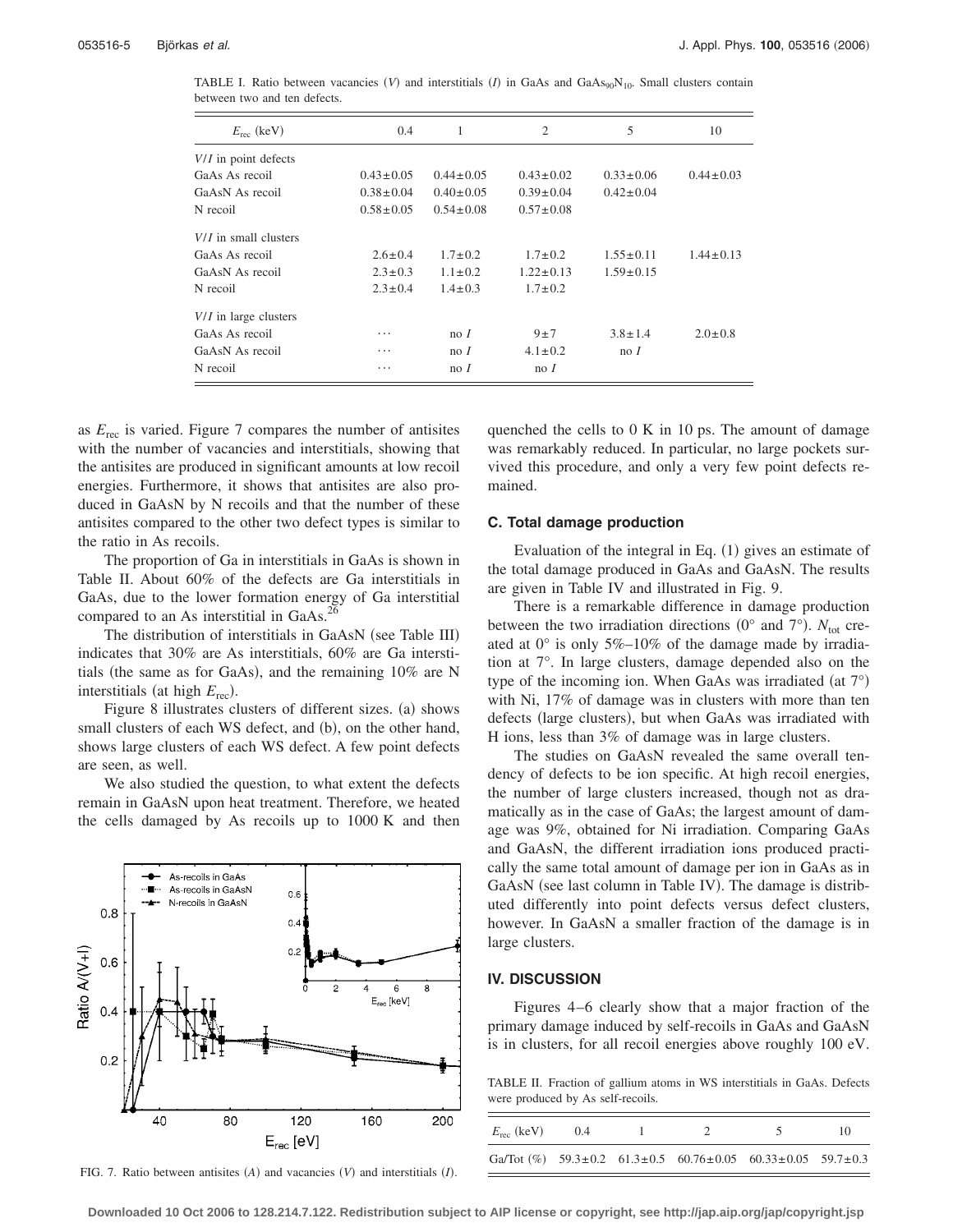TABLE III. Atom-type distribution in WS interstitials in  $GaAs_{90}N_{10}$ . The values are given in percent of the total amount of interstitials.

| $E_{\text{rec}}$ (keV)                 | 0.4              | 1                 | 2                | 5                |
|----------------------------------------|------------------|-------------------|------------------|------------------|
| GaAsN As recoil                        |                  |                   |                  |                  |
| Ga/Tot                                 | $59.34 \pm 0.08$ | $61.9 \pm 0.2$    | $62.23 \pm 0.06$ | $61.76 \pm 0.07$ |
| As/Tot                                 | $35.06 \pm 0.04$ | $31.43 \pm 0.08$  | $28.57 \pm 0.04$ | $28.50 \pm 0.02$ |
| N/Tot                                  | $5.31 \pm 0.01$  | $6.676 \pm 0.012$ | $9.19 \pm 0.01$  | $9.74 \pm 0.01$  |
| GaA <sub>s</sub> N <sub>N</sub> recoil |                  |                   |                  |                  |
| Ga/Tot                                 | $58.1 \pm 0.2$   | $59.29 \pm 0.12$  | $60.4 \pm 0.4$   | $61.9 \pm 0.8$   |
| As/Tot                                 | $27.03 \pm 0.09$ | $33.28 \pm 0.08$  | $29.5 \pm 0.2$   | $30.0 \pm 0.3$   |
| N/Tot                                  | $14.83 \pm 0.03$ | $7.432 \pm 0.014$ | $10.04 \pm 0.02$ | $8.10 \pm 0.03$  |

For instance, even at the relatively low energy of 400 eV about half of the damage in both GaAs and GaAsN is in (small or large) clusters, both for As and N recoils. However, the As recoils tend to produce more large clusters than N recoils do. These large clusters are strongly disordered (amorphous) and vacancy rich. These results are in line with other simulations and experiments on ion-irradiated damages in elemental and binary semiconductors.<sup>16,18,31–33</sup> The experiments have also shown that in GaAs amorphous pockets recrystallize at room temperature.<sup>12</sup> While this effect is not included in our simulations, it does not change the fact that the differences in heavy ion damage normalized by deposited energy must be reflected in the primary damage.

Relatively low threshold energies of 20–35 eV needed to form antisites is consistent with earlier reports,  $34,35$  suggesting that antisites can be formed directly by single atom recoils in GaAs. Our simulations further indicated that the direct formation of As antisites is possible also by N recoils, which is not an obvious result since the low mass of N makes it more difficult for it to displace a heavier As from a lattice site. Moreover, for N recoils the fraction of N antisites compared to Ga and As ones is quite high, up to about 0.5 for the energies below 100 eV.

The fraction of damage in antisites of any type is also high, between 0.1 and 0.3 at all  $E_{\text{rec}}$ . This is important since antisites at least in pure GaAs are quite stable, requiring high temperatures to anneal out.<sup>36</sup> In a previous work we have shown that antisites persist also after annealing of an amorphous zone.18 This, in combination with the observation that the amorphous zones are vacancy rich, indicates that even



FIG. 8. Typical distributions of damage in  $GaAs_{90}N_{10}$  produced in cascade simulations. (a) shows damage in two small clusters; one vacancy and one interstitial cluster. The damage in (b) is in large clusters. The small black spheres represent nitrogen atoms, the big black spheres arsenide atoms, and the gray spheres gallium atoms.

though the amorphous zones (at least in GaAs) anneal even at room temperature, a sizable fraction of the damage in them will remain in the form of vacancies and/or antisites.

The formation energy of an N interstitial in GaN is not much lower than the formation energy of a Ga one.<sup>37</sup> Hence, our observation that there are about twice as many N interstitials than the stoichiometry would warrant, must be related to the low mass of N atoms, making interstitial formation easy in the ballistic phase of the cascade.

We now proceed to explore  $N_{\text{tot}}$  produced by incoming ions. The results that are presented in Table IV and illustrated in Fig. 9 show that the fraction of damage in small and large clusters is significant even by H irradiation at *E*ion =100 keV, corresponding to about 40% of all damage in GaAs and 50% in GaAsN. This fraction increases with the ion mass, being about 60% for 10 MeV Ni for both GaAs and GaAsN. It is interesting to note that the fraction of damage does not change much with ion mass. The fraction of damage in large clusters (more than ten WS defects or more than about 70 atoms) does increase strongly with mass, however. This fraction is 2%–4% for H, 6%–8% for He, 8%– 14% for Ne, and 9%–17% for Ni. The fact that Ne produces almost as much damage in large clusters as Ni does is somewhat surprising considering that Ne is about three times lighter than Ni.

Although our criterion for defining a "large" cluster is of course somewhat arbitrary, the same qualitative conclusions would be reached also for other limits. Using an even higher threshold to define a "very large" cluster (50 Wigner-Seitz defects) showed that no very large clusters were formed for H irradiation, while some did form for the Ni irradiations. This observation is well in line with transmission electron microscopy (TEM) experiments,<sup>8</sup> which show that proton irradiations did not produce any defects visible in the TEM, while Ni irradiations did.

Our results indicate that differences in carrier dynamics, due to ion irradiation by various ion species having the same nuclear deposited energy, are related to the types of defects generated. The defects can be attributed to the existence of large clusters either in the form of amorphous zones or clustered vacancies and antisites, which persist in the samples after the zones have recrystallized. Therefore, we suggest that the carrier decay time decreases with an increasing fraction of damage particularly in large clusters.

In the light of a recent report<sup>13</sup> on thermal stability of Ni-induced damage in InGaAs, it appears that the carrier lifetime depends on an aging process. A twofold increase in lifetime was obtained in all Ni irradiated samples when the measurements were made after 45 days of aging at room temperature. On the other hand, rapid thermal annealing (RTA) at 610 °C for 1 s gave rise to quick lattice recovery and, consequently, much longer lifetimes. This effect can be interpreted by the present calculations. Ni irradiation produces large amorphous defect clusters, which, however, can be removed by maintaining the sample at room temperature for a long time, $12$  or even more effectively, by annealing at high temperature where the defects with high threshold energies, including most of the point defects, are removed.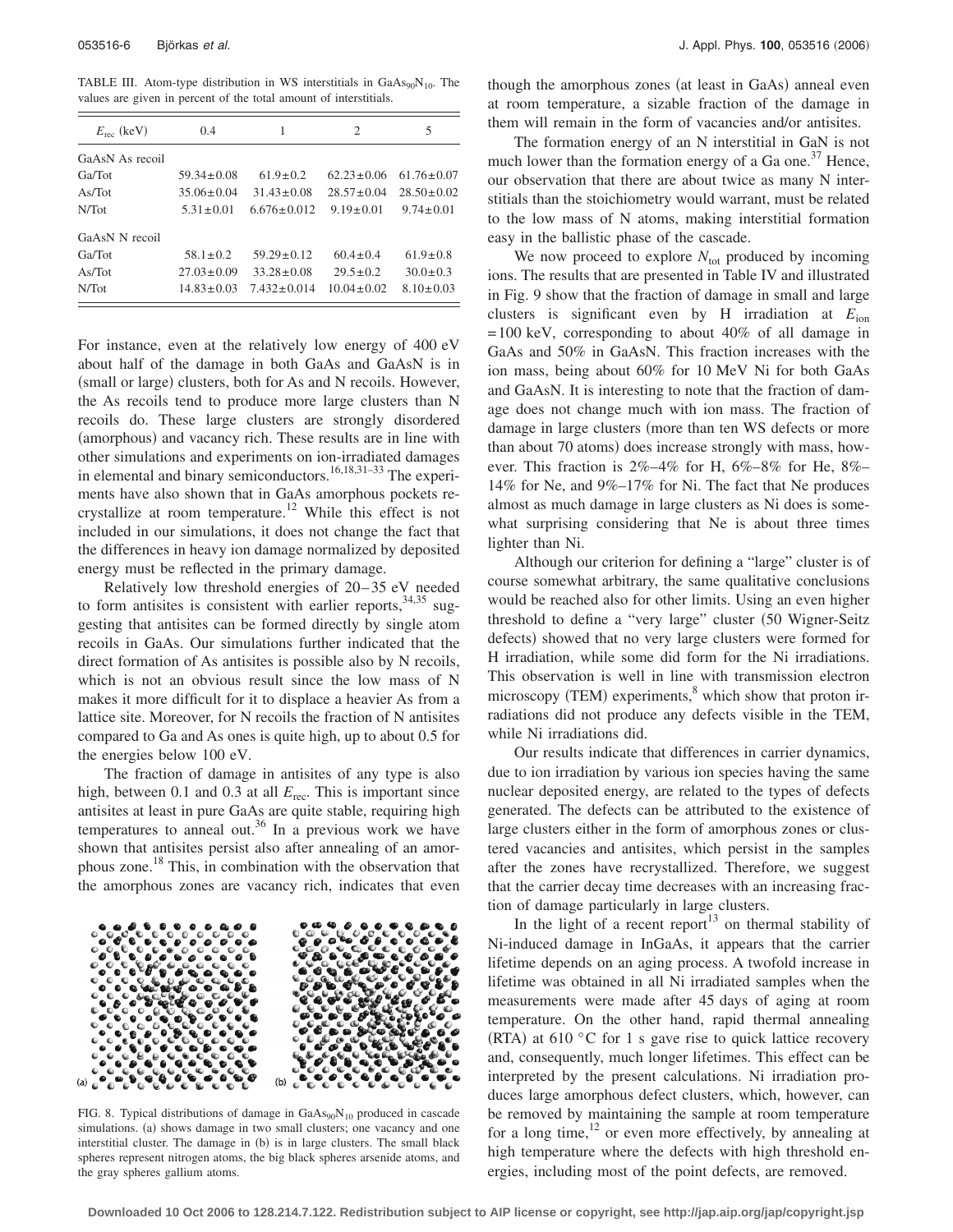TABLE IV. Total damage production in GaAs and  $GaAs_{90}N_{10}$  between the depths of 80 and 200 nm. Small clusters are defect clusters containing two to ten Wigner-Seitz defects. The angle indicates the irradiation direction and is measured in degrees off the  $[100]$  crystal direction.

| Recoil ion                        | Substrate                          | Angle       | Damage in<br>small clusters | Damage in<br>large clusters | Total damage/ion    |
|-----------------------------------|------------------------------------|-------------|-----------------------------|-----------------------------|---------------------|
| H                                 | GaAs                               | $7^\circ$   | $0.613 \pm 0.005$           | $0.0408 \pm 0.0004$         | $1.606 \pm 0.002$   |
| $E_{\text{ion}}$ =100 keV         |                                    | $0^{\circ}$ | $0.0290 \pm 0.0002$         | $0.00178 \pm 0.00002$       | $0.0767 \pm 0.0001$ |
|                                   | GaAs <sub>90</sub> N <sub>10</sub> | $7^\circ$   | $0.676 \pm 0.006$           | $0.063 \pm 0.003$           | $1.536 \pm 0.006$   |
|                                   |                                    | $0^{\circ}$ | $0.0294 \pm 0.0007$         | $0.0006 \pm 0.0003$         | $0.1247 \pm 0.0007$ |
| He                                | GaAs                               | $7^\circ$   | $5.65 \pm 0.03$             | $1.05 + 0.04$               | $13.87 \pm 0.04$    |
| $E_{\text{ion}}$ =200 keV         |                                    | $0^{\circ}$ | $0.260 \pm 0.003$           | $0.0396 \pm 0.0014$         | $0.642 \pm 0.004$   |
|                                   | GaAs <sub>90</sub> N <sub>10</sub> | $7^\circ$   | $6.50 \pm 0.10$             | $0.81 \pm 0.09$             | $13.71 \pm 0.08$    |
|                                   |                                    | $0^{\circ}$ | $0.309 \pm 0.007$           | $0.033 \pm 0.004$           | $0.672 \pm 0.006$   |
| Ne                                | GaAs                               | $7^\circ$   | $251 \pm 5$                 | $84 \pm 4$                  | $584 \pm 3$         |
| $E_{\text{ion}}$ =400 keV         |                                    | $0^{\circ}$ | $20.4 \pm 0.4$              | $6.2 \pm 0.3$               | $48.9 \pm 0.2$      |
|                                   | GaAs <sub>90</sub> N <sub>10</sub> | $7^\circ$   | $290 \pm 6$                 | $45 \pm 7$                  | $568 + 5$           |
|                                   |                                    | $0^{\circ}$ | $29.4 \pm 0.6$              | $4.3 \pm 0.6$               | $58.8 \pm 0.5$      |
| Ni                                | GaAs                               | $7^\circ$   | $284 \pm 8$                 | $113 \pm 6$                 | $664 \pm 4$         |
| $E_{\text{ion}} = 10 \text{ MeV}$ |                                    | $0^{\circ}$ | $19.7 \pm 0.2$              | $4.7 \pm 0.2$               | $46.6 \pm 0.2$      |
|                                   | GaAs <sub>90</sub> N <sub>10</sub> | $7^\circ$   | $347 \pm 8$                 | $57 + 9$                    | $666 \pm 6$         |
|                                   |                                    | $0^{\circ}$ | $26.6 \pm 0.6$              | $3.8 \pm 0.6$               | $53.5 \pm 0.5$      |

### **V. CONCLUSIONS**

We have studied the damage production by high-energy (100 keV-10 MeV) H, He, Ne, and Ni ions in GaAs and  $GaAs_{90}N_{10}$  using molecular dynamics computer simulations. We find that the heavier Ne and Ni ions produce a larger fraction of damage in large clusters. These are either in the form of amorphous zones or (after room-temperature aging or high-temperature annealing) in the form of vacancy and antisite clusters. The total damage production in GaAs and  $GaAs_{90}N_{10}$  is the same for all the ions; however, a clearly smaller fraction of the damage in  $GaAs<sub>90</sub>N<sub>10</sub>$  is in large clusters compared to GaAs. Our results indicate that experimentally observed differences in charge carrier lifetimes between light and heavy ion irradiations, and before and after annealing, can be understood in terms of the large defect clusters. An increasing amount of damage in large clusters decreases the carrier decay time.



## **ACKNOWLEDGMENTS**

This research was funded by the QUEST research consortium, Academy of Finland research Project No. 202718. Grants of computer time from the Center for Scientific Computing in Espoo, Finland and the M-GRID cluster computing network are gratefully acknowledged.

- <sup>1</sup>B. Gil, *Low Dimensional Nitride Semiconductors* (Oxford University Press, Oxford, 2002).<br>
<sup>2</sup>O. Okbatnikov and M
- <sup>2</sup>O. Okhotnikov and M. Pessa, J. Phys.: Condens. Matter **16**, S3107 (2004).
- <sup>3</sup>O. Okhotnikov, A. Grudinin, and M. Pessa, New J. Phys. **6**, 177 (2004). <sup>4</sup>C. W. Coldren, M. C. Larson, S. G. Spruytte, and J. S. Harris, Jr., Electron. Lett. **36**, 951 (2000).<br> ${}^{5}M$  B Gokhele B V.
- <sup>5</sup>M. R. Gokhale, P. V. Studenkov, J. Wei, and S. R. Forrest, IEEE Photonics Technol. Lett.  $12$ ,  $131$  (2000).
- <sup>6</sup>C. S. Peng, T. Jouhti, P. Laukkanen, E.-M. Pavalescu, J. Konttinen, W. Li, and M. Pessa, IEEE Photonics Technol. Lett. **14**, 275 (2002).
- $T<sup>T</sup>$ T. Hakkarainen *et al.*, J. Phys. D **38**, 985 (2005).
- <sup>8</sup>J. Mangeney, H. Chouman, G. Patriarche, G. Leroux, G. Aubi, J. Harmand, J. L. Oudar, and H. Bernas, Appl. Phys. Lett. **79**, 2722 (2001).
- <sup>9</sup>L. Joulaud, J. Mangeney, J.-M. Lourtioz, P. Crozat, and G. Patriarche, Appl. Phys. Lett. **82**, 856 (2003).
- <sup>10</sup>E. Lugagne Delpon, J. Oudar, N. Bouché, R. Raj, A. Shen, N. Stehlakh, and J. Lourtioz, Appl. Phys. Lett. **72**, 759 (1998).
- . 11V. D. S. Dhaka, N. V. Tkachenko, H. Lemmetyinen, E.-M. Pavelescu, M. Guina, A. Tukiainen, J. Konttinen, M. Pessa, K. Arstila, J. Keinonen, and K. Nordlund, Semicond. Sci. Technol. **21**, 661 (2006).
- <sup>12</sup>M. W. Bench, I. M. Robertson, M. A. Kirk, and I. Jenčič, J. Appl. Phys. **87**, 49 (2000).
- <sup>13</sup>V. D. S. Dhaka, N. V. Tkachenko, H. Lemmetyinen, E.-M. Pavelescu, J. Kontinen, K. Arstila, and J. Keinonen, Electron. Lett. 41, 23 (2005).
- <sup>14</sup>V. D. S. Dhaka, N. V. Tkachenko, H. Lemmetyinen, E.-M. Pavelescu, S. Suomalainen, M. Pessa, K. Arstila, J. Keinonen, and K. Nordlund, J. Phys. D 39, 2659 (2006).
- <sup>15</sup>K. Nordlund and A. Kuronen, Nucl. Instrum. Methods Phys. Res. B **115**, 528 (1996).
- <sup>16</sup>K. Nordlund, M. Ghaly, R. S. Averback, M. Caturla, T. Diaz de la Rubia, and J. Tarus, Phys. Rev. B 57, 7556 (1998).
- . 17K. Nordlund, L. Wei, Y. Zhong, and R. S. Averback, Phys. Rev. B **<sup>57</sup>**, R13965 (1998).
- <sup>18</sup>K. Nordlund, J. Peltola, J. Nord, J. Keinonen, and R. S. Averback, J. Appl. Phys. 90, 1710 (2001).